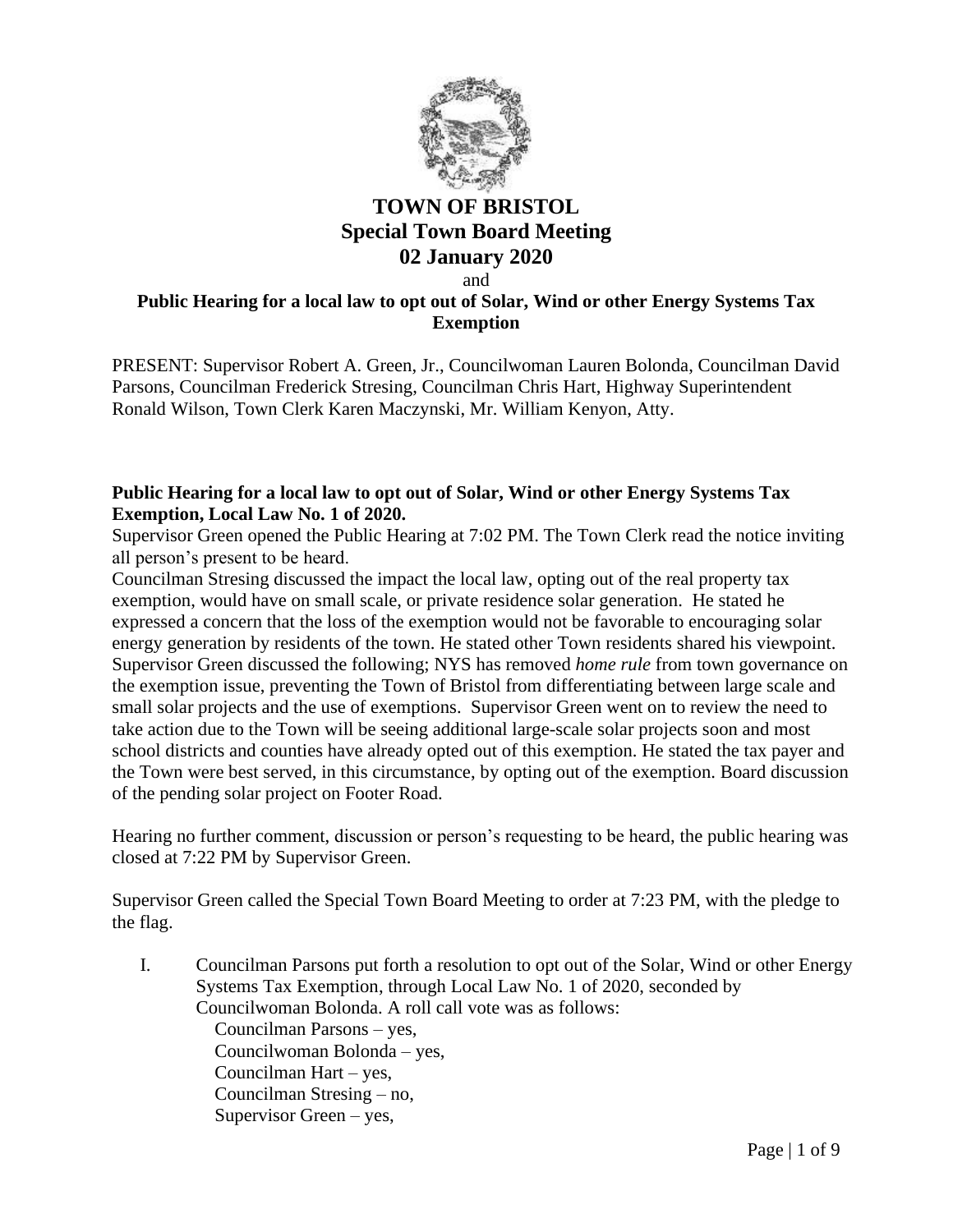

## **AUTHORIZING THE ADOPTION OF LOCAL LAW NO. 1 OF 2020, ENTITLED "A LOCAL LAW TO OPT OUT OF THE SOLAR, WIND OR CERTAIN OTHER ENERGY SYSTEMS TAX EXEMPTIONS UNDER REAL PROPERTY TAX LAW §487, AS MOST RECENTLY AMENDED BY CHAPTER 336 OF THE LAW OF 2017"**

**WHEREAS**, a public hearing was duly held by Bristol Town Board on JANUARY 2, 2020 at 7:00 p.m. at the TOWN OF BRISTOL, TOWN HALL, 6740 County Road 32, Canandaigua, New York 14424, to hear all interested parties on a proposed Local Law No. 1 of 2020, entitled "A Local Law To Opt Out of the Solar, 'Wind or certain other Energy Systems' Tax Exemptions Under Real Property Tax Law §487, as most recently amended by Chapter 336 of the Law of 2017".

**WHEREAS**, notice of said public hearing was duly advertised and all other notices required by law to be given were properly served, posted or given; and

**WHEREAS**, said public hearing being duly held on January 2, 2020 at 7:00 p.m. at the Town of Bristol, Town Hall, and all parties in attendance were permitted an opportunity to speak on behalf of or in opposition to said Proposed Local Law, or any part thereof; and

**WHEREAS**, the Town Board of the Town of Bristol, after due deliberation, finds it in the best interest of the Town of Bristol to adopt said Local Law.

**NOW THEREFORE, BE IT RESOLVED**, that the Town Board of the Town of Bristol hereby adopts said Local Law No. 1 of 2020, entitled "A Local Law No. 1 of 2020, entitled "A Local Law To Opt Out of the Solar, 'Wind or certain other Energy Systems' Tax Exemptions Under Real Property Tax Law §487, as most recently amended by Chapter 336 of the Law of 2017", a copy of which is attached hereto and made a part of this resolution, and be it further

**RESOLVED**, that the Town Clerk be and hereby is directed to enter said Local Law in the minutes of this meeting and to give due notice of the adoption of said local law and to file the local law with the following New York State and Local Authorities; Secretary of State of New York, Ontario County Real Property Tax Office, New York State Department of Taxation and Finance Office of Real Property Tax Services, WA Harriman State Campus, Albany, NY 12227-0801, and the New York State Energy Research and Development Authority (NYSERDA), Atten: Legal Dept., 17 Columbia Circle, Albany, NY 12203-6399.

The questions of the adoption of the resolution was duly put to a roll call vote which resulted as follows:

| <b>Roll Call Vote:</b> | Supervisor Green          | <b>Yes</b> |
|------------------------|---------------------------|------------|
|                        | <b>Councilman Parsons</b> | Yes        |
|                        | Councilman Stresing       | No.        |
|                        | Councilman Hart           | <b>Yes</b> |
|                        | Councilwoman Bolonda      | Yes.       |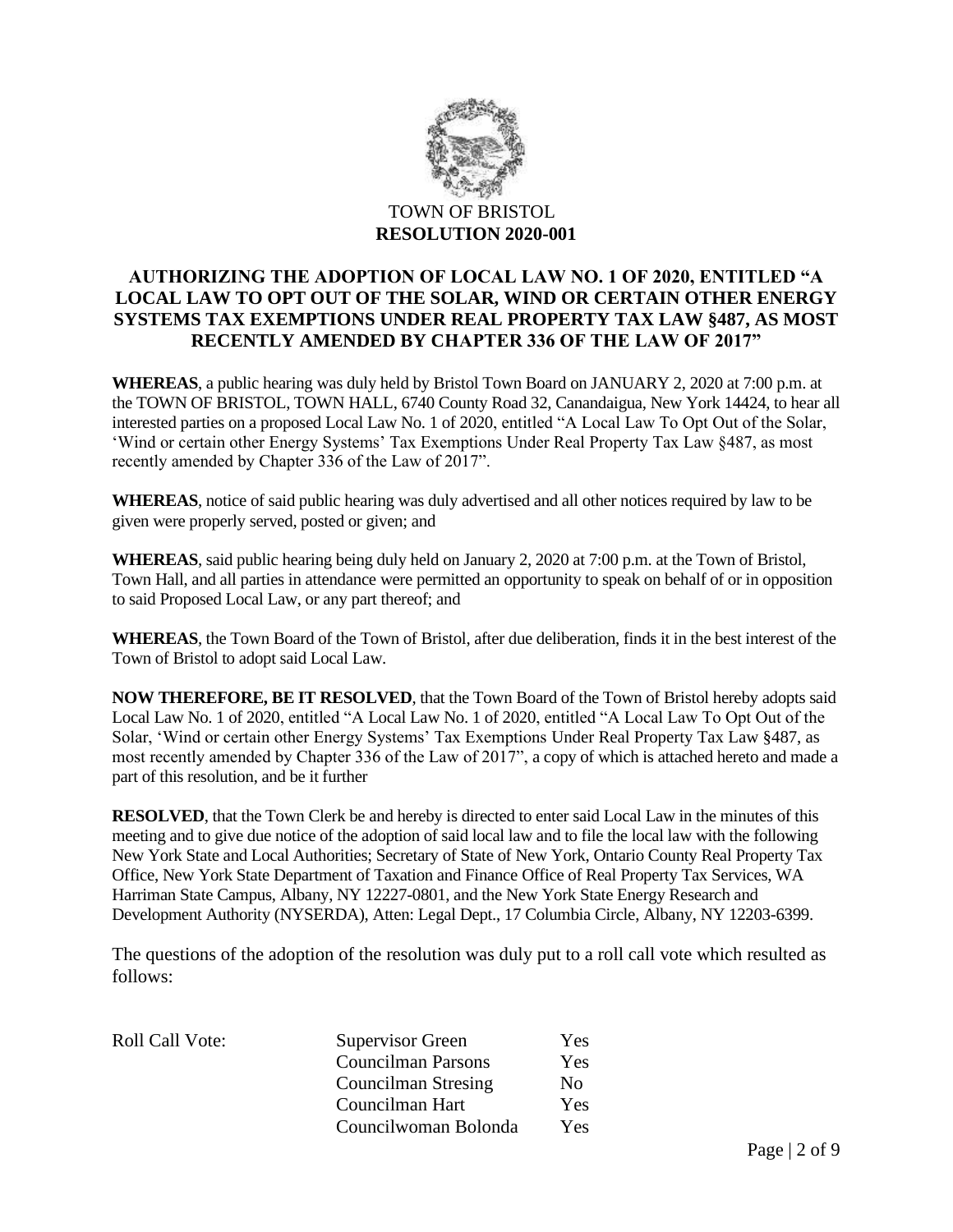STATE OF NEW YORK This is to certify that I, Karen Maczynski, Town Clerk COUNTY OF ONTARIO of the Town of Bristol, in the said County of TOWN OF BRISTOL Ontario, have compared the foregoing copy of a

\_\_\_\_\_\_\_\_\_\_\_\_\_\_\_\_\_\_\_\_\_\_\_\_\_\_\_\_\_\_\_\_\_\_

resolution adopted by the Town Board of the Town of Bristol at their meeting on January 2, 2020, with the original now on file in this office, and the same is a correct and true transcript of of such original and the whole thereof.

In Witness Whereof, I have here hereunto set my hand and affixed the seal of the Town of Bristol.

Karen Maczynski, Town Clerk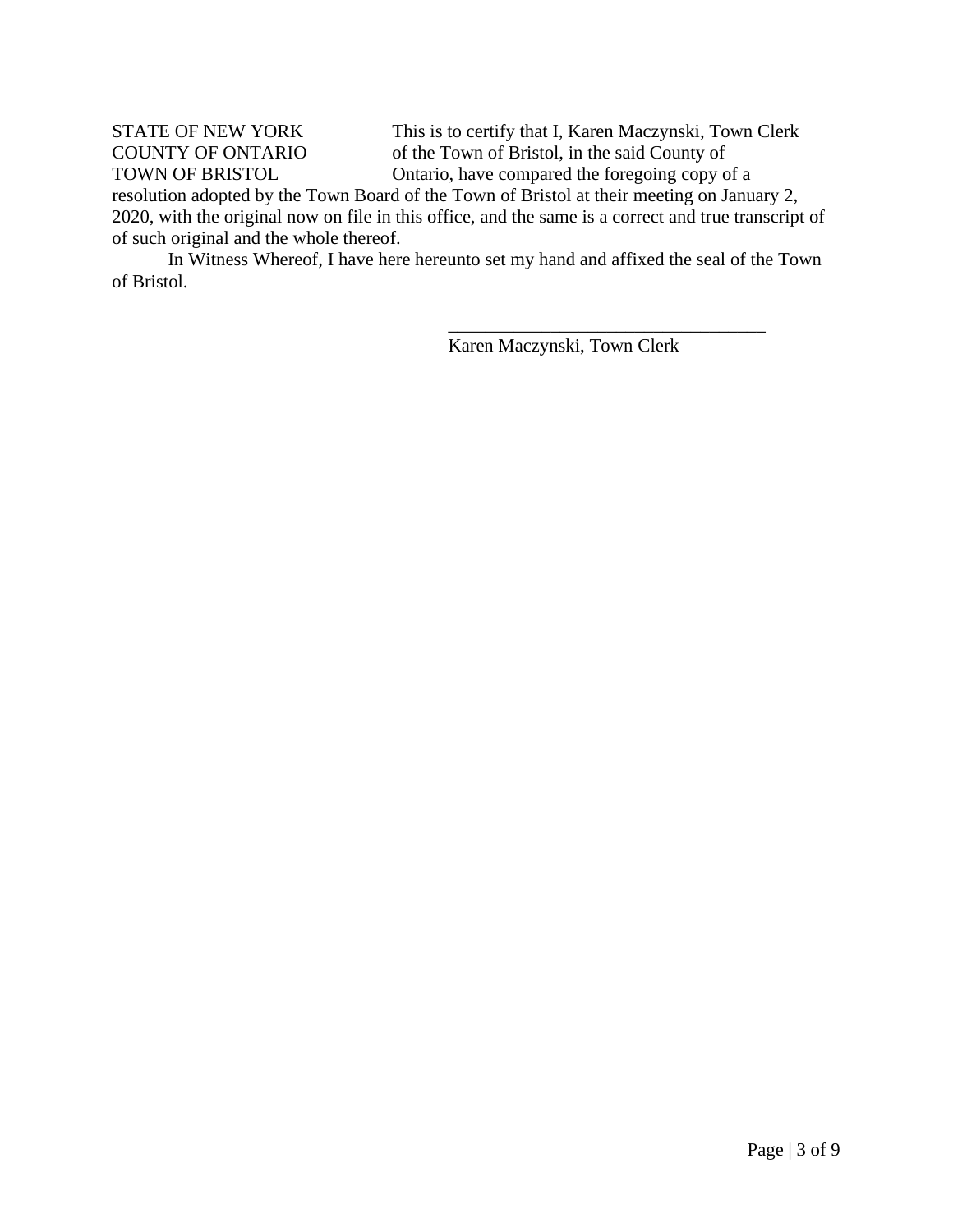# Local Law Filing

NEW YORK STATE DEPARTMENT OF STATE Division of Corporations, State Records and Uniform Commercial Code One Commerce Plaza, 99 WASHINGTON AVENUE ALBANY, NY 12231-0001

Text of law should be given as amended. Do not include matter being eliminated and do not us italics or underling to indicate new matter.

County. City Town of Bristol Village

> Local Law No.  $\qquad 1$ of the year 2020.

A local law to Opt Out of the Solar, Wind or Certain Other Energy Systems Tax Exemptions Under Real Property Tax Law section 487, as most recently amended by Chapter 336 of the Laws of 2017.

| Be it enacted by the    | Town Board | of the      |
|-------------------------|------------|-------------|
| County                  |            |             |
| City<br>Town of Bristol |            | as follows: |
| Village                 |            |             |

Section 1: Pursuant to the provisions of subsection 8 of section 487 of the New York Real Property Tax Law, as amended, the Town of Bristol will hereafter provide no exemption under said section 487, as amended, with respect to any solar, wind, or other similar energy source or generation system as more fully defined in subsection 1 (a) – (p) inclusive of said Section 487 for any such system constructed subsequent to the effective date of this local law.

### **Section 2: Effective Date:**

This Local Law shall be effective immediately upon its adoption and filing with the New York State Department of State. A copy of this local law shall be filed with the New York State Board of Equalization and Assessment and the office of the President of the New York State Energy Research and Development Authority.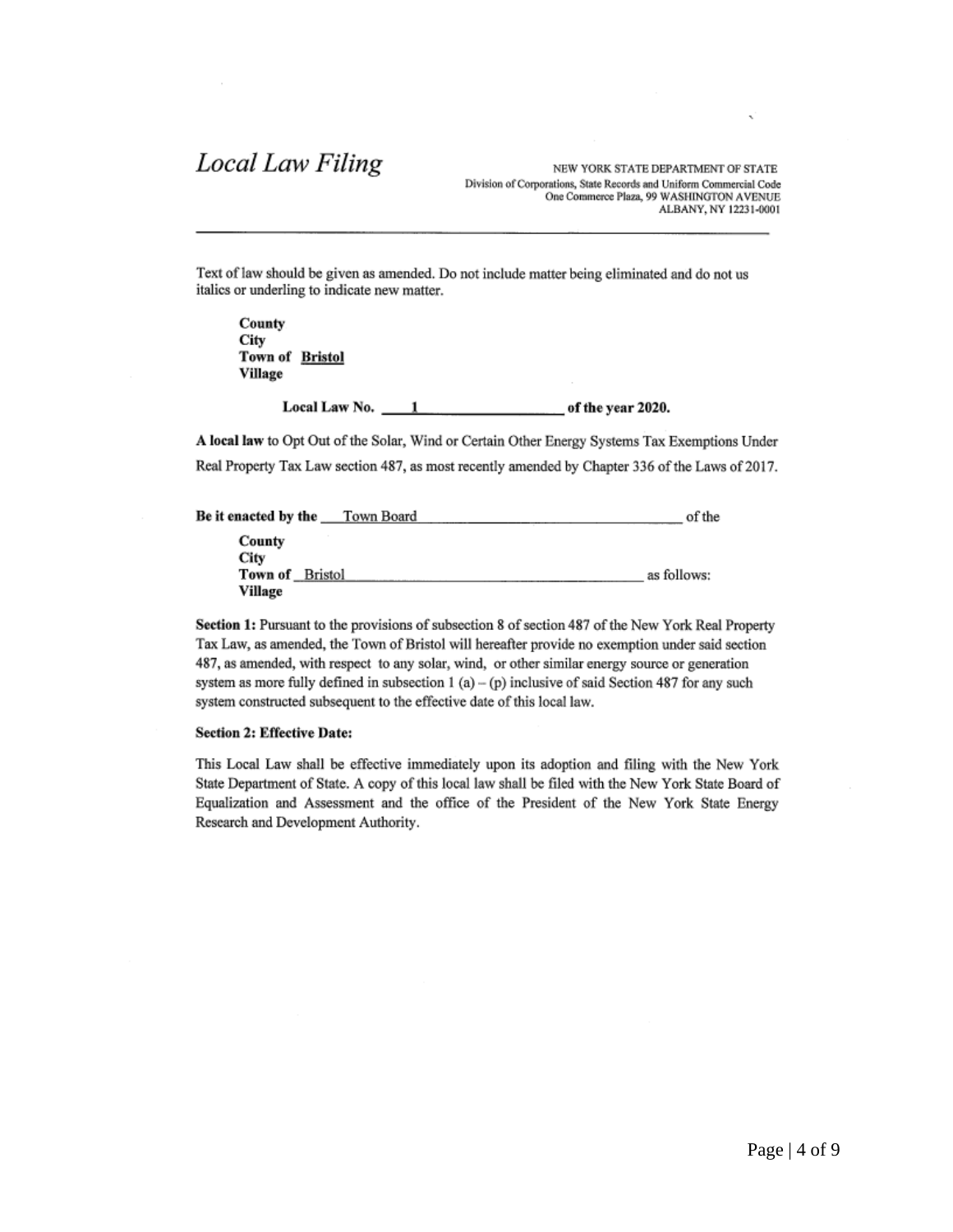# (Complete the certification in the paragraph that applies to the filing of this local law and<br>strike out that which is not applicable.)

| 1. (Final adoption by local legislative body only.)<br>I hereby certify that the local law annexed hereto, designated as local law No. 1 _______________________ of 2020__ of<br>the (@asndy)(@diy)(Town)()@asga) of BRISTOL<br>was duly passed by the<br>on JANUARY 02<br>20 20 , in accordance with the applicable<br>TOWN BOARD<br>(Name of Legislative Body)<br>provisions of law. |          |  |
|----------------------------------------------------------------------------------------------------------------------------------------------------------------------------------------------------------------------------------------------------------------------------------------------------------------------------------------------------------------------------------------|----------|--|
| 2. (Passage by local legislative body with approval, no disapproval or repassage after disapproval by the Elective                                                                                                                                                                                                                                                                     |          |  |
| <b>Chief Executive Officer*.)</b><br>I hereby certify that the local law annexed hereto, designated as local law No.                                                                                                                                                                                                                                                                   | of 20 of |  |
|                                                                                                                                                                                                                                                                                                                                                                                        |          |  |
| (Name of Legislative Body)                                                                                                                                                                                                                                                                                                                                                             |          |  |
| (Elective Chief Executive Officer*)<br>(Elective Chief Executive Officer*)<br>(repassed after disapproval) by the                                                                                                                                                                                                                                                                      |          |  |
|                                                                                                                                                                                                                                                                                                                                                                                        |          |  |
| 3. (Final adoption by referendum.)<br>I hereby certify that the local law annexed hereto, designated as local law No. ____________________ of 20______ of<br>(Name of Legislative Body)<br>Such local law was submitted to the people by reason of a (mandatory)(permissive) referendum, and received the affirmative                                                                  |          |  |
| 20______, in accordance with the applicable provisions of law.                                                                                                                                                                                                                                                                                                                         |          |  |
| 4. (Subject to permissive referendum and final adoption because no valid petition was filed requesting referendum.)<br>I hereby certify that the local law annexed hereto, designated as local law No. __________________________of 20________ of                                                                                                                                      |          |  |
| on 20 and was (approved) (not approved)<br>(Name of Legislative Body)                                                                                                                                                                                                                                                                                                                  |          |  |
|                                                                                                                                                                                                                                                                                                                                                                                        |          |  |
|                                                                                                                                                                                                                                                                                                                                                                                        |          |  |
|                                                                                                                                                                                                                                                                                                                                                                                        |          |  |

DOS-0239-f-l (Rev. 04/14)

 $\bar{\tau}$ 

Page 3 of 4

 $\mathcal{L}$ 

Filective Chief Executive Officer means or includes the chief executive officer of a county elected on a county-wide basis or, if there<br>be none, the chairperson of the county legislative body, the mayor of a city or villag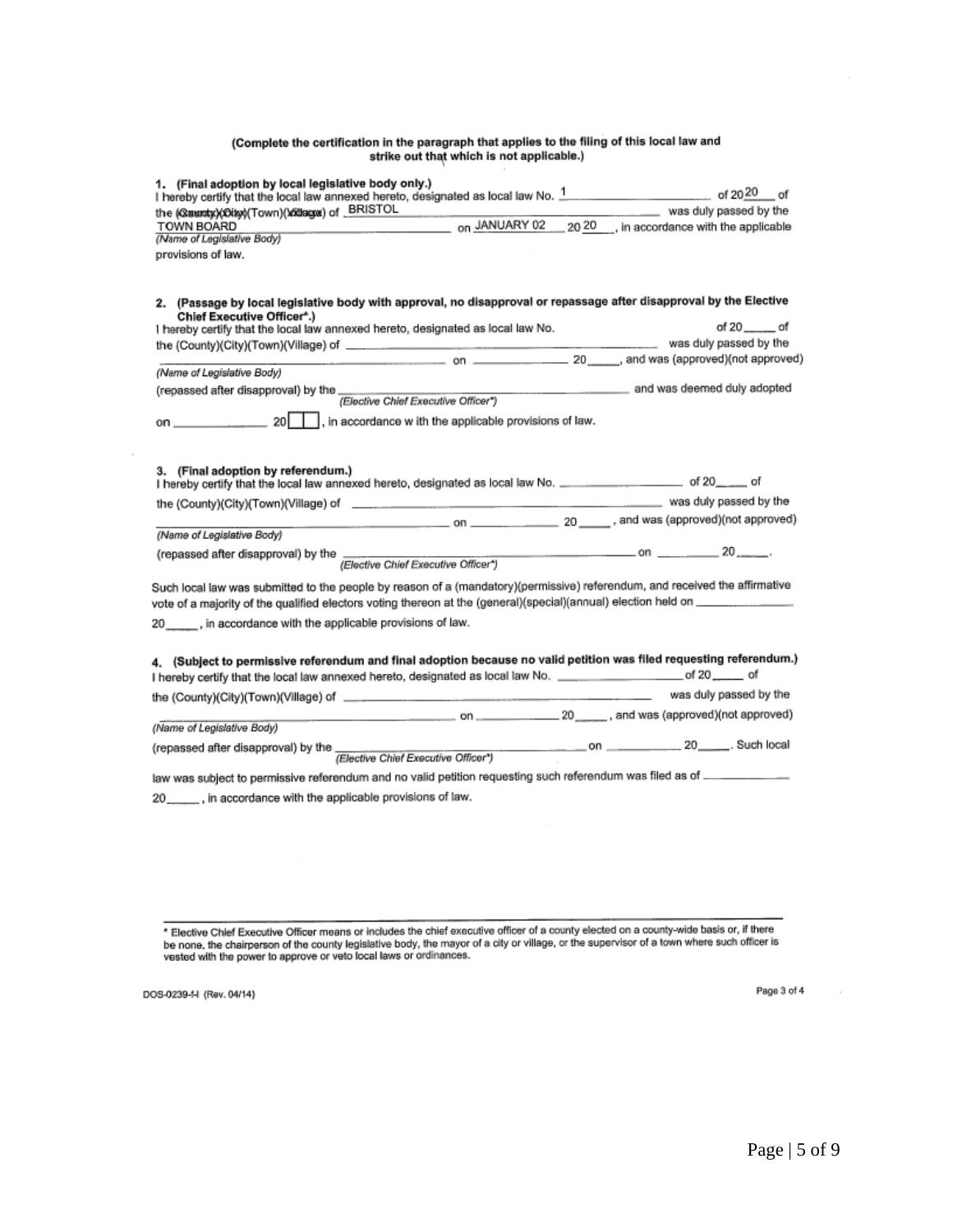### 5. (City local law concerning Charter revision proposed by petition.)

 $-$  of 20 $-$  of

I hereby certify that the local law annexed hereto, designated as local law No. having been submitted to referendum pursuant to the provisions of section (36)(37) of the City of the Municipal Home Rule Law, and having received the affirmative vote of a majority of the qualified electors of such city voting thereon at the (special)(general) election held on \_\_\_\_\_\_\_\_\_\_\_\_\_\_\_\_\_\_\_ 20 \_\_\_\_\_\_, became operative.

#### 6. (County local law concerning adoption of Charter.)

of 20 I hereby certify that the local law annexed hereto, designated as local law No.. of State of New York, having been submitted to the electors at the General Election of the County of \_\_ 20 \_\_\_\_\_, pursuant to subdivisions 5 and 7 of section 33 of the Municipal Home Rule Law, and having November\_ received the affirmative vote of a majority of the qualified electors of the cities of said county as a unit and a majority of the qualified electors of the towns of said county considered as a unit voting at said general election, became operative.

(If any other authorized form of final adoption has been followed, please provide an appropriate certification.) I further certify that I have compared the preceding local law with the original on file in this office and that the same is a correct transcript therefrom and of the whole of such original local law, and was finally adopted in the manner indicated in  $\frac{1}{2}$  above. paragraph.

Date:

Maczyn 'aren Clerk of the county legislative body, eny, Town or Village Clerk or

OД

officer designated by local legislative body

January 2020

(Seal)

DOS-0239-f-I (Rev. 04/14)

Page 4 of 4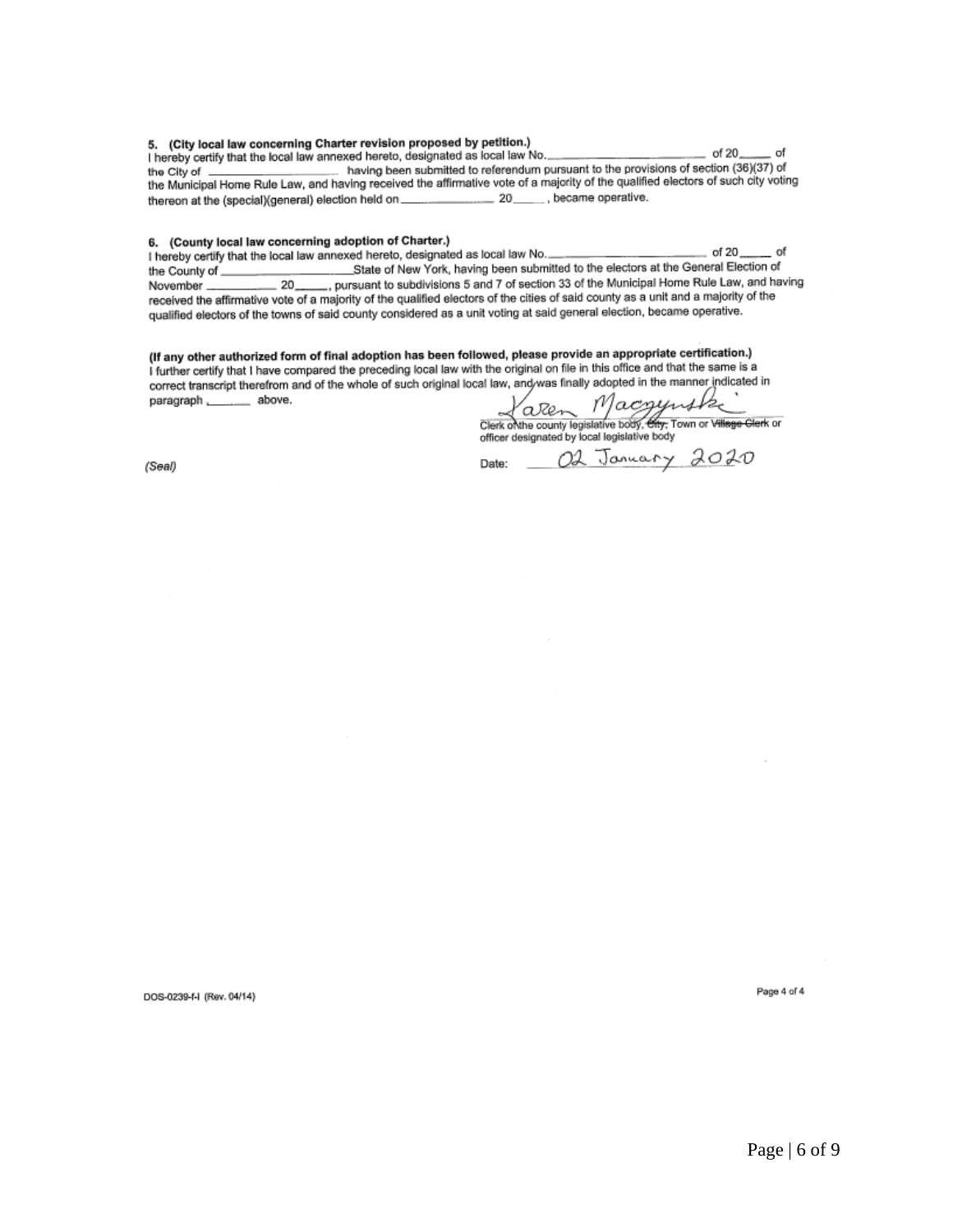II. No budget transfers at this time.

# **III. Oath of Offices**

The oath of offices was administered and recorded in the Oath of Office ledger in the Town Clerk's office, for the following offices/personnel; Supervisor Green, Councilman Chris Hart, HW Superintendent Ron Wilson and Town Clerk Karen Maczynski.

IV. Hwy Dept. **284 Plan** was presented by Hwy Superintendent Ron Wilson. Discussion of the 284 Plan. Councilman Parsons discussed the poor condition of Old Fisher Road, Ron agreed with the comments, and would include the road in future planning.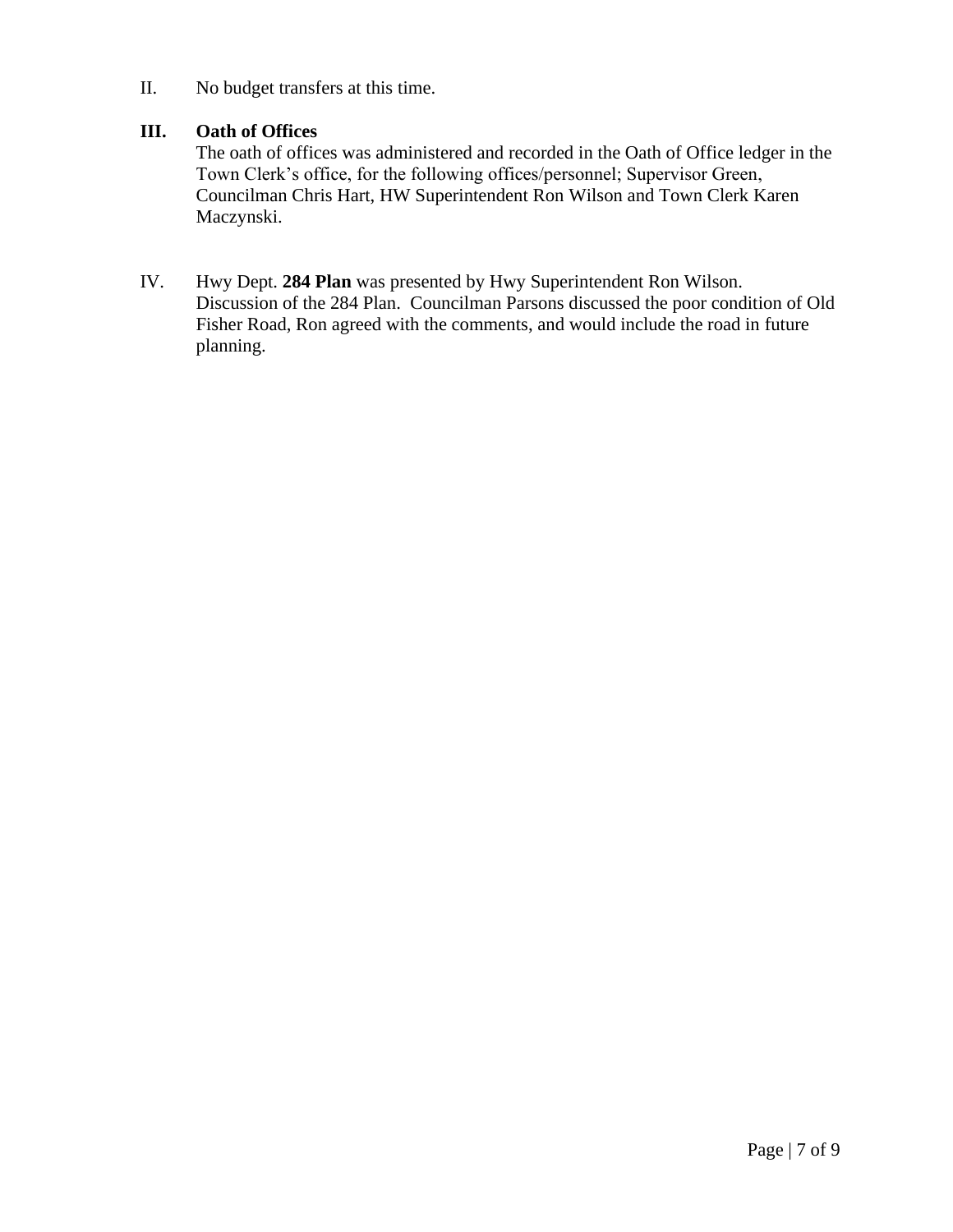### AGREEMENT TO SPEND TOWN HIGHWAY FUNDS

# Town of Bristol<br>County of Ontario 2020

Pursuant to the provisions of Section 284 of the Highway Law, we agree that moneys levied and collected for the repair and improvement of highways, and received from the State for the maintenance and improvement of highways, shall be expended as follows:

- MAINTENANCE. The sum of \$352,286.00 may be expended for general repairs upon 49.45 miles of town 1. highways including sluices, culverts and bridges having a span of less than five feet and boardwalks or the renewals thereof.
- 2. IMPROVEMENTS. The following sums shall be set aside to be expended for improvements of town highways:

|              | a) On the road known as GREEN RD commencing at BAPTIST HILL RD _________ and leading to                                                                                                                                        |  |
|--------------|--------------------------------------------------------------------------------------------------------------------------------------------------------------------------------------------------------------------------------|--|
|              | PEIRPONT a distance of 1 miles there shall be expended not over the sum of \$27,275                                                                                                                                            |  |
| Type WEDGING | Width of traveled surface 24 feet                                                                                                                                                                                              |  |
| Thickness 50 | Subbase <b>Subbase</b>                                                                                                                                                                                                         |  |
|              |                                                                                                                                                                                                                                |  |
|              | b) On the road known as FISHER HILL RD commencing at STATE ROUTE 64 and leading to                                                                                                                                             |  |
|              | CANANDAIGUA TOWNLINE __ a distance of 1,33 miles there shall be expended not over the sum of                                                                                                                                   |  |
| \$36,275     |                                                                                                                                                                                                                                |  |
| Type WEDGING | Width of traveled surface 24 feet                                                                                                                                                                                              |  |
| Thickness 50 | Subbase and the state of the state of the state of the state of the state of the state of the state of the state of the state of the state of the state of the state of the state of the state of the state of the state of th |  |
|              |                                                                                                                                                                                                                                |  |
|              | c) On the road known as TONEISON RD commencing at STATE ROUTE 20A and leading to TILTON                                                                                                                                        |  |
| RD.          | a distance of 44 miles there shall be expended not over the sum of \$12,000                                                                                                                                                    |  |

Type WEDGING Width of traveled surface 20 feet

Thickness .50 Subbase

- d) On the road known as STETSON RD commencing at BAPTIST HILL RD \_\_\_\_\_\_\_\_\_\_ and leading to TOWNLINE a distance of 69 miles there shall be expended not over the sum of \$ 18,820 Width of traveled surface 20 feet Type WEDGING Thickness 50 Subbase
- e) On the road known as GREEN/MCCLURG RD commencing at \_BUCKELEW RD \_\_\_\_\_\_\_\_ and leading to RICHMOND TOWNLINE a distance of 60 miles there shall be expended not over the sum of \$ 22,141 Type 2 SHOT OIL & STONE Width of traveled surface 24 feet Subbase Thickness 1SHOT 1'S & 1 SHOT 1A'S